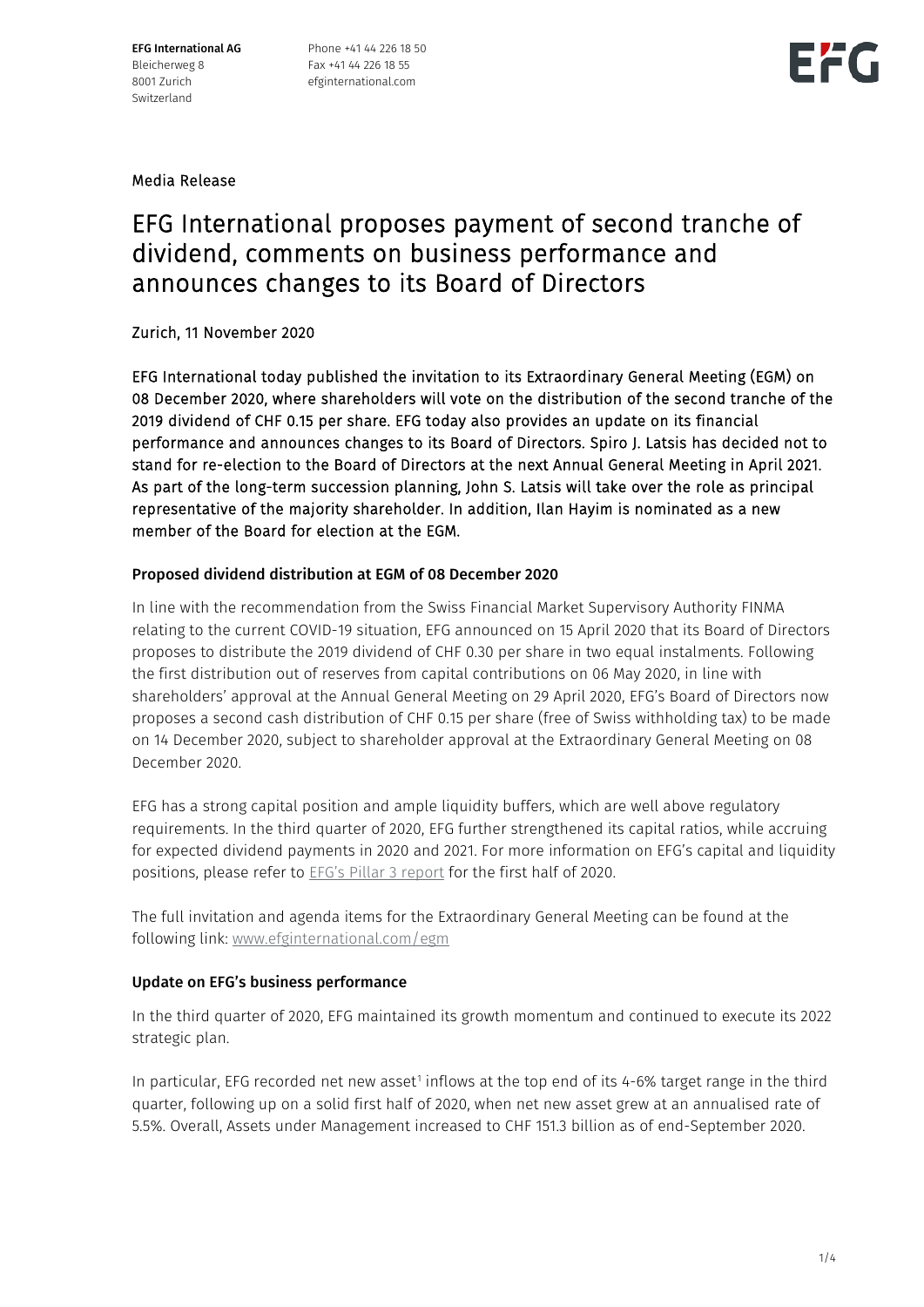As expected, revenue margins continued to be under pressure in the third quarter, as assets and liabilities reset to the low interest rate environment. However, several of EFG's revenue management actions are already yielding results, with more being activated before year-end. At the same time, cost management actions are bearing fruit. At the end of the third quarter of 2020, the underlying cost/income ratio<sup>[2](#page-2-1)</sup> was at 80%, reflecting a six-percentage-points reduction versus the end of the first half of the year, as EFG executes its efficiency and optimisation measures. In line with its strategic plan, EFG continues to rationalise its international footprint and to optimise the operational set-up of its eight main booking centres. This included the successful transfer of its Ticino-based retail business to BancaStato, as announced on [30 September 2020,](https://www.efginternational.com/doc/jcr:74906432-32b7-4631-9aa6-a14e9bf20e60/EFG%20International%20Media%20Release_300920_EN.pdf/lang:en/EFG%20International%20Media%20Release_300920_EN.pdf) in order to concentrate on its core private banking business.

Giorgio Pradelli, Chief Executive Officer: "In the third quarter of 2020, we successfully maintained our strong growth momentum, as we focused on providing our clients high-quality service and on executing our strategic initiatives. Considering the continued pressure on margins, we will continue to concentrate on further improving profitability by implementing revenue management actions, promoting higher-value products, and executing our cost reduction measures."

### Update on legal case relating to Taiwanese insurance company

As previously announced, EFG participated in court hearings scheduled in Hong Kong on 17-19 August 2020 to determine whether the arbitration award that was obtained by a Taiwanese insurance company will be enforced against EFG International. EFG is now pleased to announce that the High Court of Hong Kong has decided in EFG's favour that the Taiwan arbitration award will not be enforced in Hong Kong. The Taiwanese insurance company has 14 days, from the court's decision on 05 November 2020, to seek leave from the High Court to appeal the decision. Regarding the multijurisdictional proceedings, EFG has ongoing legal proceedings in Singapore, which it expects to be resolved in the first half of 2021.

For additional information on the multi-jurisdictional proceedings, including previous judgements and outstanding legal matters in Singapore, please refer to Note 5 of the [Half-year Report 2020.](http://www.efginternational.com/Half-year-report)

### Changes to EFG's Executive Committee

EFG is today also announcing that Raj Singh, Chief Risk Officer, will be stepping down from his position effective 31 December 2020 to pursue his external mandate portfolio and other outside opportunities. Raj Singh joined EFG in January 2019 and has played a key role in shaping a strong and uniform risk management framework across the combined business, following the acquisition and integration of BSI. Today, EFG has a strong risk and compliance framework in place, which – as an important prerequisite for sustainable growth – it will continue to further enhance and strengthen on a global basis. A successor for the Chief Risk Officer position will be communicated in due course.

Giorgio Pradelli, Chief Executive Officer: "I want to thank Raj for his contribution to EFG over the past two years and wish him well in his future endeavours."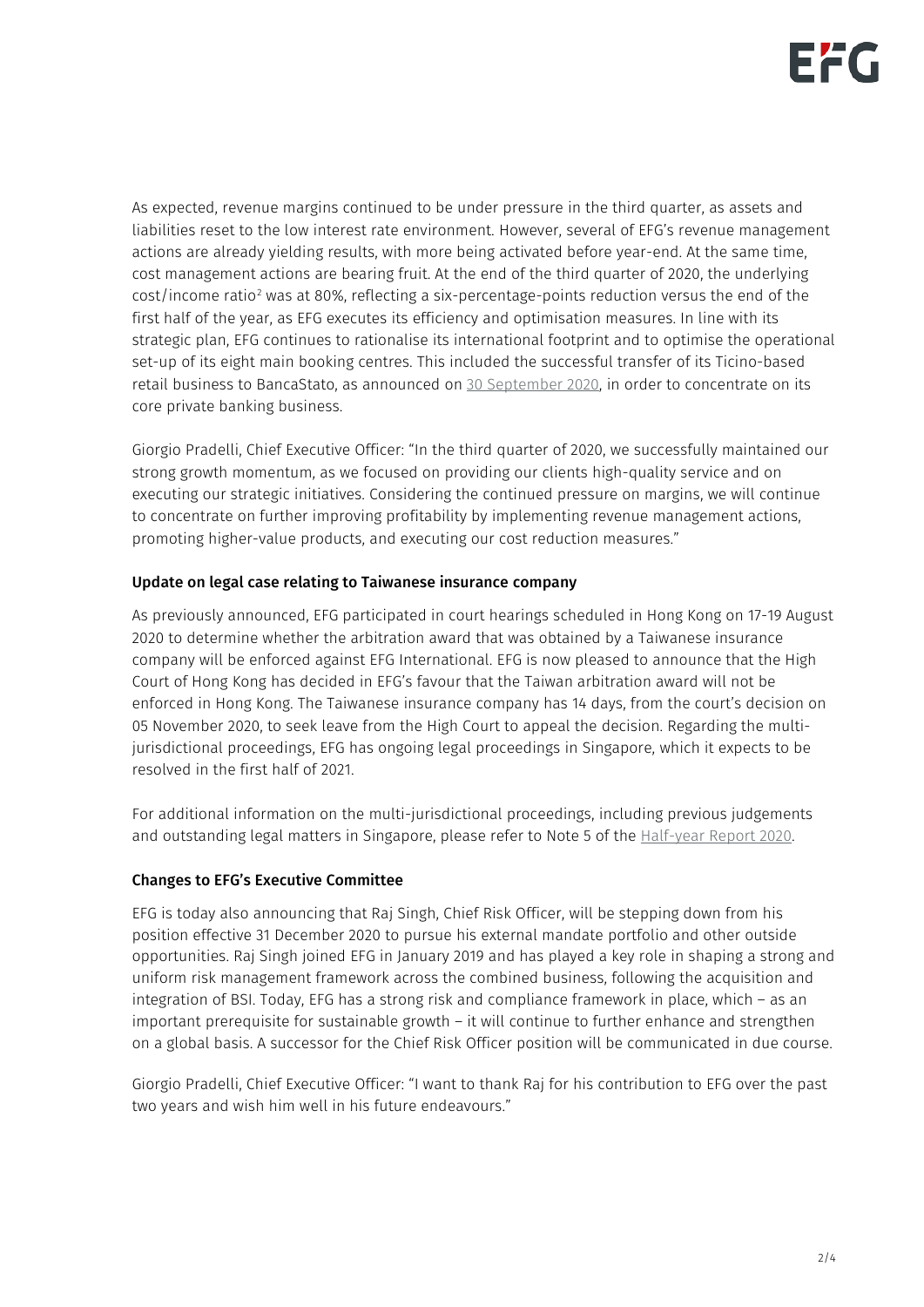#### Changes to EFG's Board of Directors

EFG today announces that Dr. Spiro J. Latsis has decided not to stand for re-election as a member of the Board of Directors at the next Annual General Meeting in April 2021. Dr. Spiro J. Latsis, who is a founding member of EFG International, will remain the Chair of the Board of Directors of EFG's majority shareholding, EFG Bank European Financial Group SA, and member of the Board of Directors of EFG Bank (Monaco). As part of the long-term succession planning, which demonstrates the continued commitment and support of EFG's majority shareholder, his son, Dr. John S. Latsis, who has been a member of EFG International's Board of Directors since April 2018 and of EFG Bank European Financial Group since 2016, will become the principal representative of the Latsis family and EFG's majority shareholder going forward.

In addition, EFG is announcing the nomination of Ilan Hayim as a new member of the Board of Directors of EFG International and EFG Bank at the EGM on 08 December 2020, upon recommendation by the majority shareholder. He will also join the Board of Directors of EFG Bank European Financial Group. Ilan Hayim is a seasoned professional, with extensive experience in executive and nonexecutive roles at Swiss and international financial industry players. Last, he was Chair of the Board of Directors of Bank J. Safra Sarasin AG and a member of the Board of Directors of J. Safra Sarasin Holding AG from 2013 to 2019. From 2008 to 2012, Ilan Hayim was the Vice-Chair at HSBC Private Bank and served as Chief Executive Officer of HSBC Guyerzeller from 1999 to 2008. Prior to that, Ilan Hayim also served as Chief Executive Officer and member of the Board of Directors at Banque Unigestion and held several senior positions at Paribas, where he started his career. Ilan Hayim is a Swiss citizen and holds an MBA as well as a PhD in economics from the University of Geneva.

Peter Fanconi, Chair of EFG's Board of Directors: "Dr. Spiro J. Latsis has shaped EFG's development and strategic positioning since its inception – growing it from a simple start-up to one of the top ten Swiss private banks today. On behalf of the entire Board of Directors, I already want to thank him and his family for their unwavering support and commitment. Likewise, we look forward to continuing to work closely with Dr. John S. Latsis, and the Board is also pleased to propose Ilan Hayim as a new member at the upcoming EGM. Together, the Board of Directors and EFG's management will continue to drive our bank's strategy forward to further strengthen EFG's market position."

<span id="page-2-0"></span><sup>1</sup> Alternative performance measures and Reconciliations: This media release contains certain financial measures of historical and future performance and financial position that are not defined or specified by IFRS, such as "net new assets", "Assets under Management", "cost/income ratio", These alternative performance measures (APM) should be regarded as complementary information to, and not as a substitute for the IFRS performance measures. The definitions of APM used in this media release and other communications to investors, together with reconciliations to the most directly reconcilable IFRS line items, are provided in the section headed "Alternative performance measures" of the Half-year Report 2020 available a[t www.efginternational.com/Half-year-report.](http://www.efginternational.com/Half-year-report)

<span id="page-2-1"></span><sup>&</sup>lt;sup>2</sup> Underlying results, such as "underlying cost/income ratio", are not defined or specified by IFRS and should be regarded as complementary information to, and not as a substitute for the IFRS performance measures. For a definition of these non-IFRS performance measures, together with reconciliations to the most directly reconcilable IFRS line items, please refer to the section headed "Alternative Performance Measures" of the Half-year Report 2020 available at<br><u>www.efginternational.com/Half-year-report</u>.